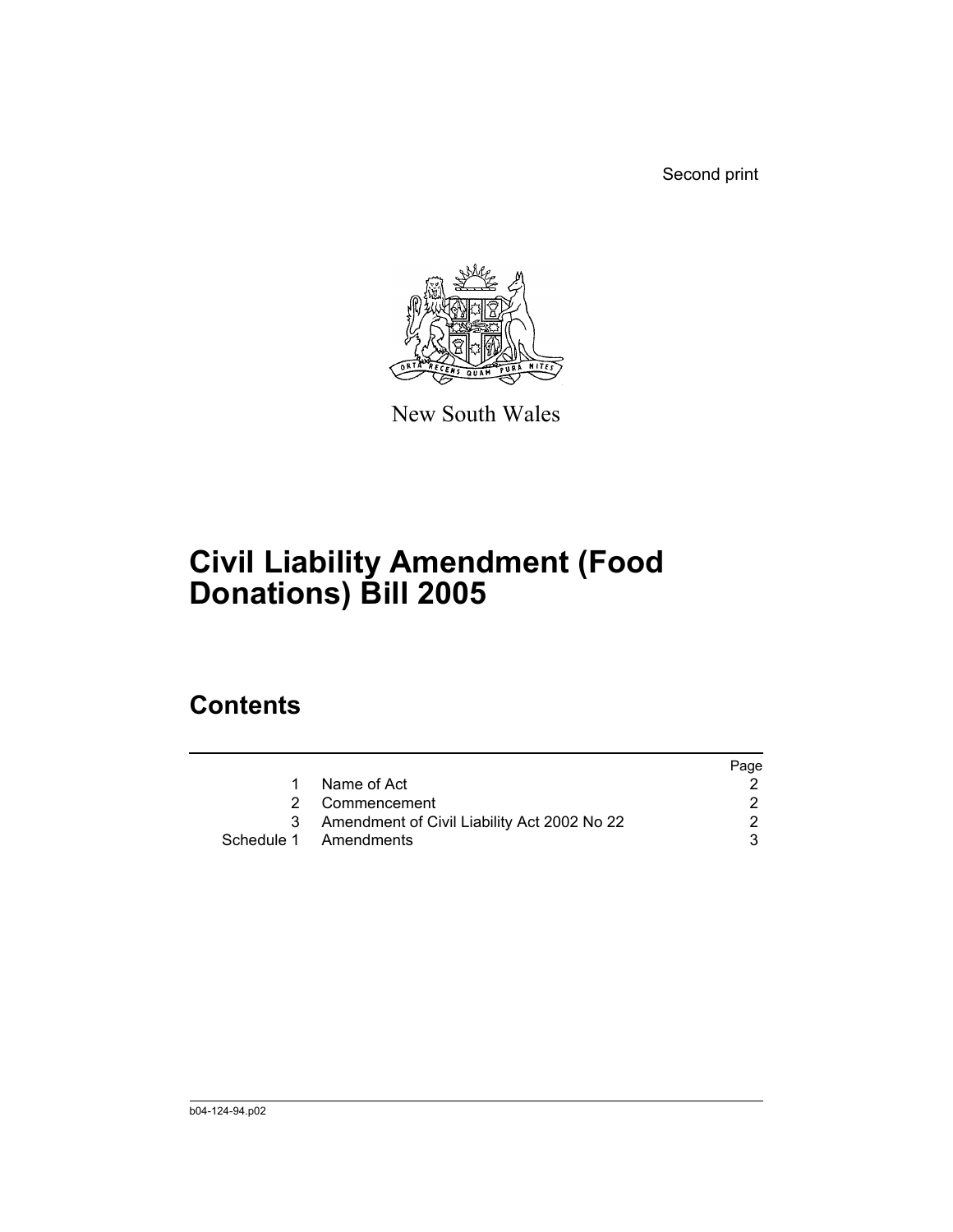Civil Liability Amendment (Food Donations) Bill 2005

**Contents** 

Page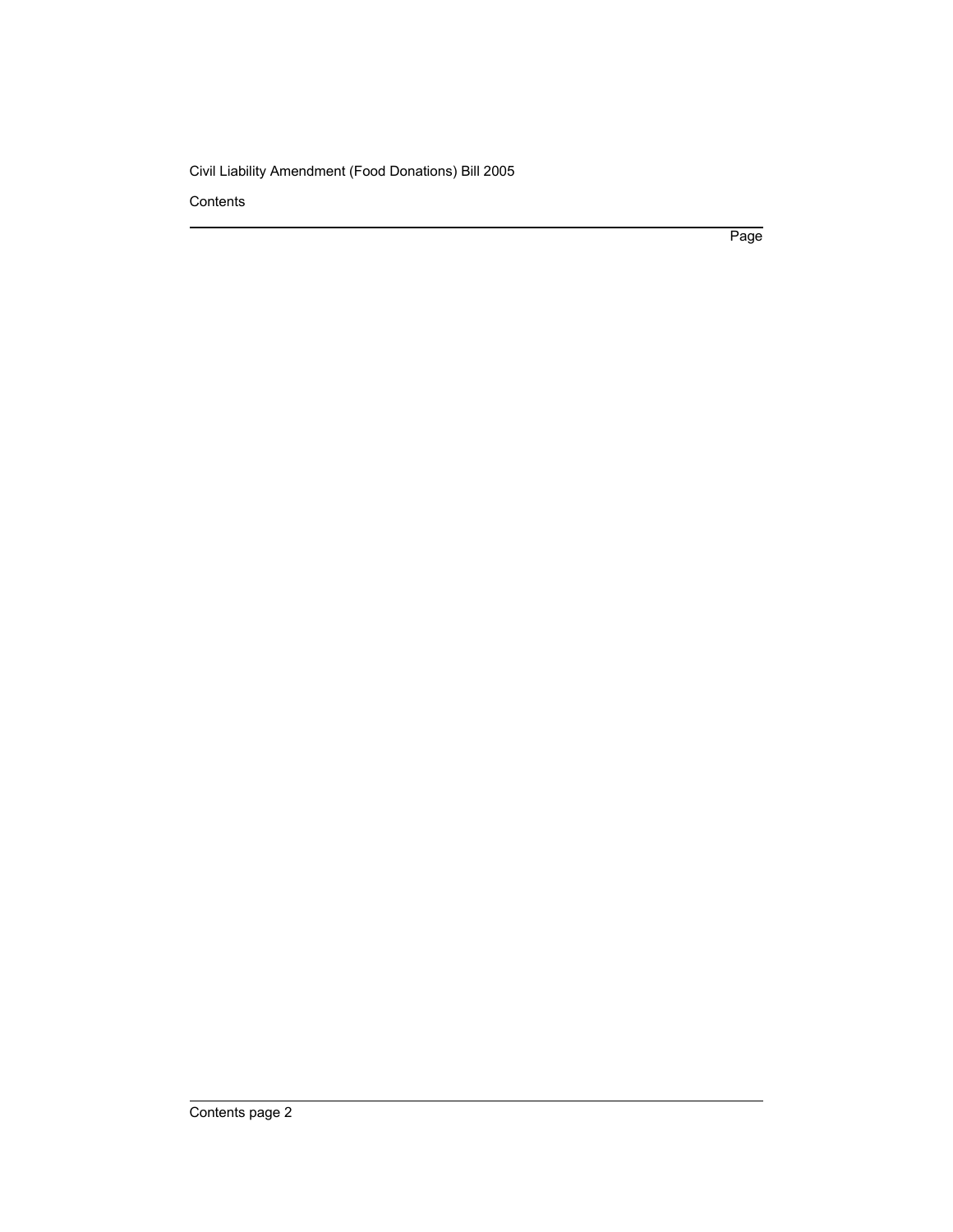*This PUBLIC BILL, originated in the LEGISLATIVE ASSEMBLY and, having this day passed, is now ready for presentation to the LEGISLATIVE COUNCIL for its concurrence.*

> *Clerk of the Legislative Assembly. Legislative Assembly,*



New South Wales

## **Civil Liability Amendment (Food Donations) Bill 2005**

Act No , 2005

An Act to amend the *Civil Liability Act 2002* to make provision for protection from civil liability in respect of food donations; and for other purposes.

*EXAMINED*

*Chairman of Committees*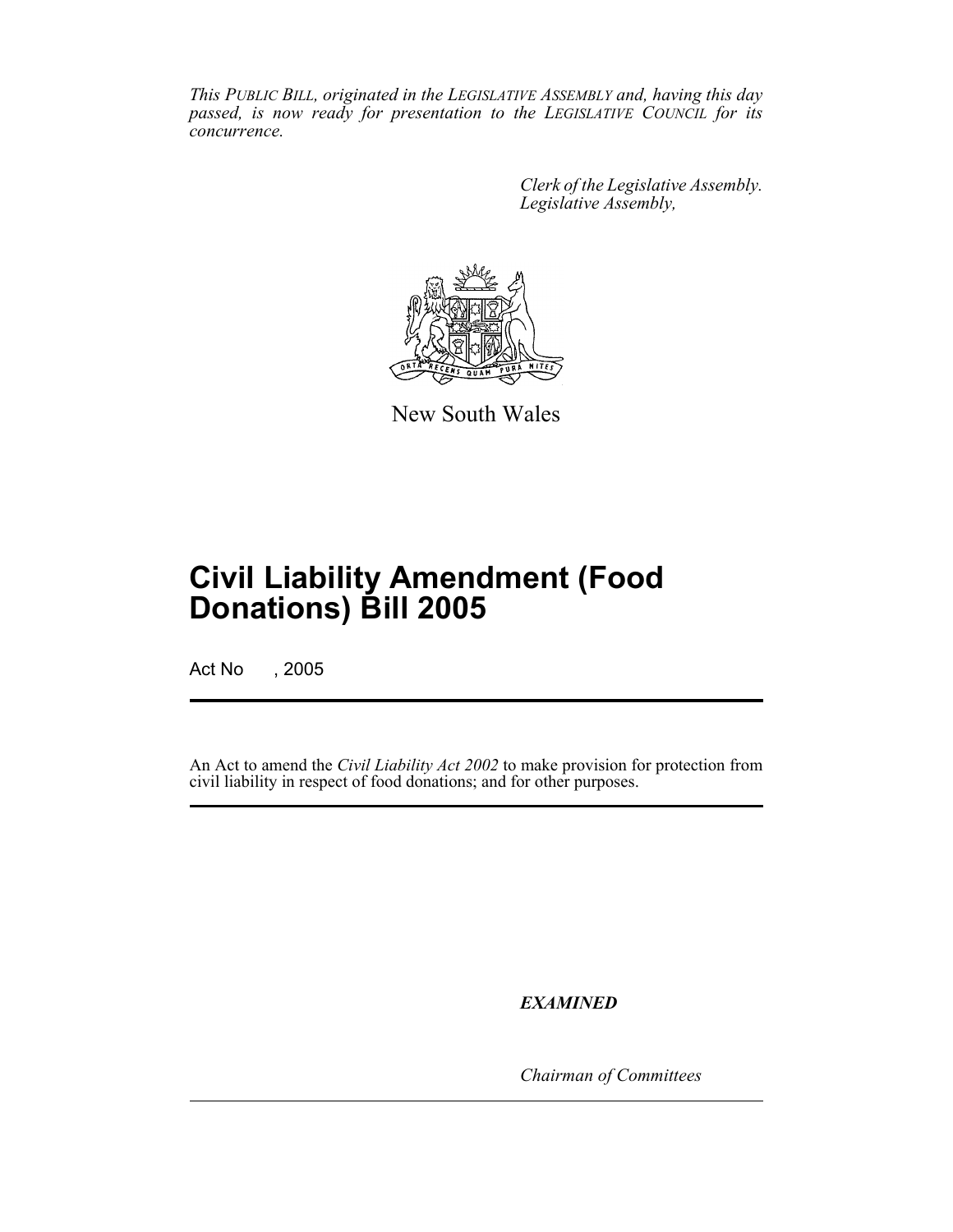|              | The Legislature of New South Wales enacts:                               | 1              |
|--------------|--------------------------------------------------------------------------|----------------|
|              | Name of Act                                                              | $\overline{2}$ |
|              | This Act is the Civil Liability Amendment (Food Donations) Act 2005.     | 3              |
| $\mathbf{2}$ | <b>Commencement</b>                                                      | $\overline{4}$ |
|              | This Act commences on a day or days to be appointed by proclamation.     | 5              |
| 3            | Amendment of Civil Liability Act 2002 No 22                              | 6              |
|              | The <i>Civil Liability Act 2002</i> is amended as set out in Schedule 1. | 7              |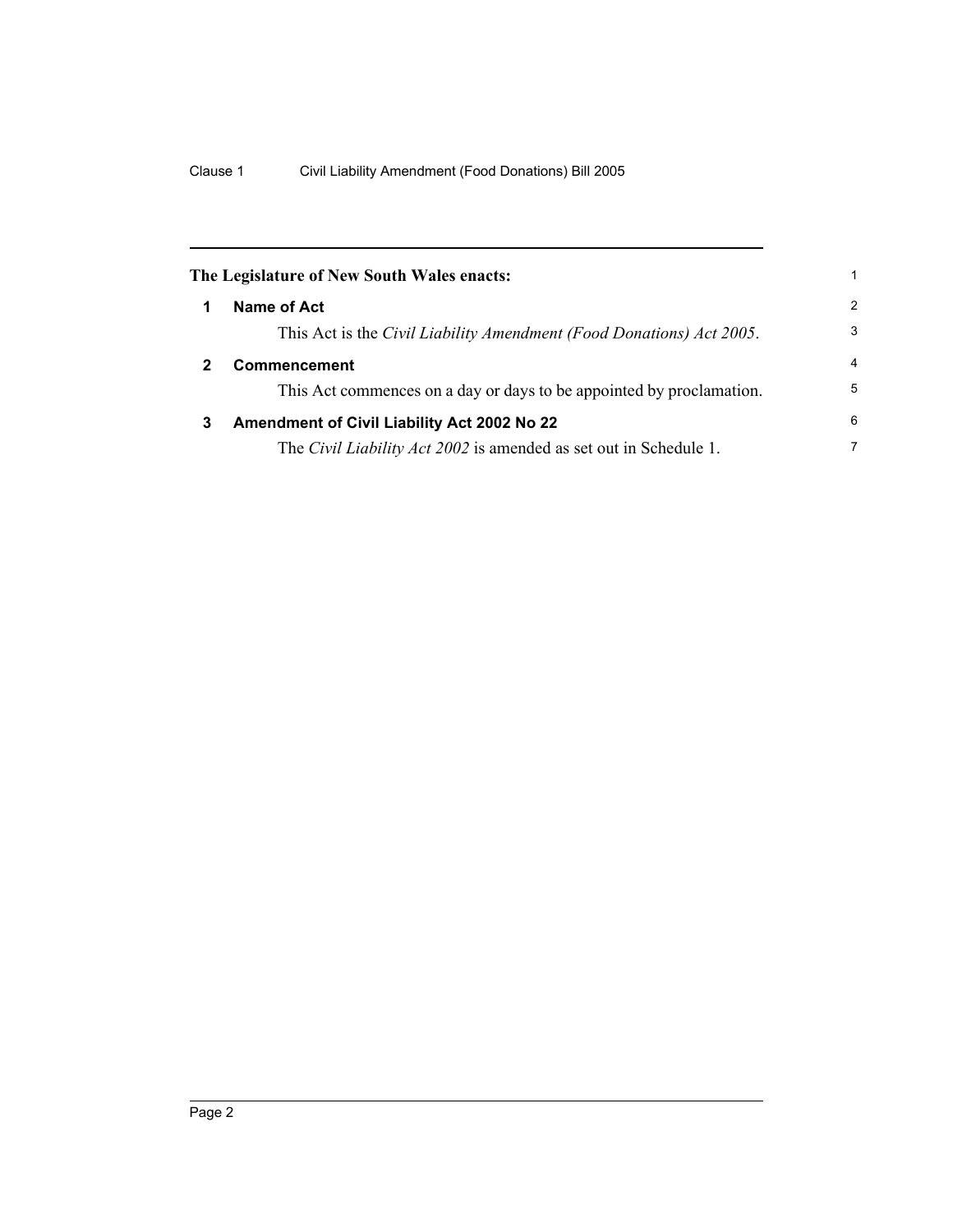Civil Liability Amendment (Food Donations) Bill 2005

Amendments Schedule 1

| <b>Schedule 1</b>    |         |     | <b>Amendments</b>                                                                                                                                                                             | $\mathbf{1}$   |
|----------------------|---------|-----|-----------------------------------------------------------------------------------------------------------------------------------------------------------------------------------------------|----------------|
|                      |         |     | (Section 3)                                                                                                                                                                                   | 2              |
| [1]                  | Part 8A |     |                                                                                                                                                                                               | 3              |
| Insert after Part 8: |         |     |                                                                                                                                                                                               | 4              |
|                      |         |     | <b>Part 8A Food donors</b>                                                                                                                                                                    | 5              |
|                      | 58A     |     | Interpretation                                                                                                                                                                                | 6              |
|                      |         |     | In this Part:                                                                                                                                                                                 | $\overline{7}$ |
|                      |         |     | <i>donate</i> food includes distribute, without payment or other<br>reward, food donated by others.                                                                                           | 8<br>9         |
|                      |         |     | food, handling and unsafe food have the same meanings as they<br>have in the Food Act 2003.                                                                                                   | 10<br>11       |
|                      |         |     | personal injury includes:                                                                                                                                                                     | 12             |
|                      |         |     | pre-natal injury, and<br>(a)                                                                                                                                                                  | 13             |
|                      |         |     | (b)<br>impairment of a person's physical or mental condition, and                                                                                                                             | 14             |
|                      |         |     | disease.<br>(c)                                                                                                                                                                               | 15             |
|                      | 58B     |     | <b>Application of Part</b>                                                                                                                                                                    | 16             |
|                      |         | (1) | This Part applies to civil liability of any kind.                                                                                                                                             | 17             |
|                      |         | (2) | This Part does not apply to civil liability that is excluded from the<br>operation of this Part by section 3B.                                                                                | 18<br>19       |
|                      | 58C     |     | <b>Protection of food donors</b>                                                                                                                                                              | 20             |
|                      |         | (1) | A person who donates food (the <i>food donor</i> ) does not incur any                                                                                                                         | 21             |
|                      |         |     | civil liability in respect of any death or personal injury that results<br>from the consumption of the food if:                                                                               | 22<br>23       |
|                      |         |     | the food donor donated the food:<br>(a)                                                                                                                                                       | 24             |
|                      |         |     | in good faith for a charitable or benevolent purpose,<br>(i)<br>and                                                                                                                           | 25<br>26       |
|                      |         |     | with the intention that the consumer of the food<br>(ii)<br>would not have to pay for the food, and                                                                                           | 27<br>28       |
|                      |         |     | (b)<br>the food was safe to consume at the time it left the<br>possession or control of the food donor, and                                                                                   | 29<br>30       |
|                      |         |     | where the food was of a nature that required it to be<br>(c)<br>handled in a particular way to ensure that it remained safe<br>to consume after it left the possession or control of the food | 31<br>32<br>33 |